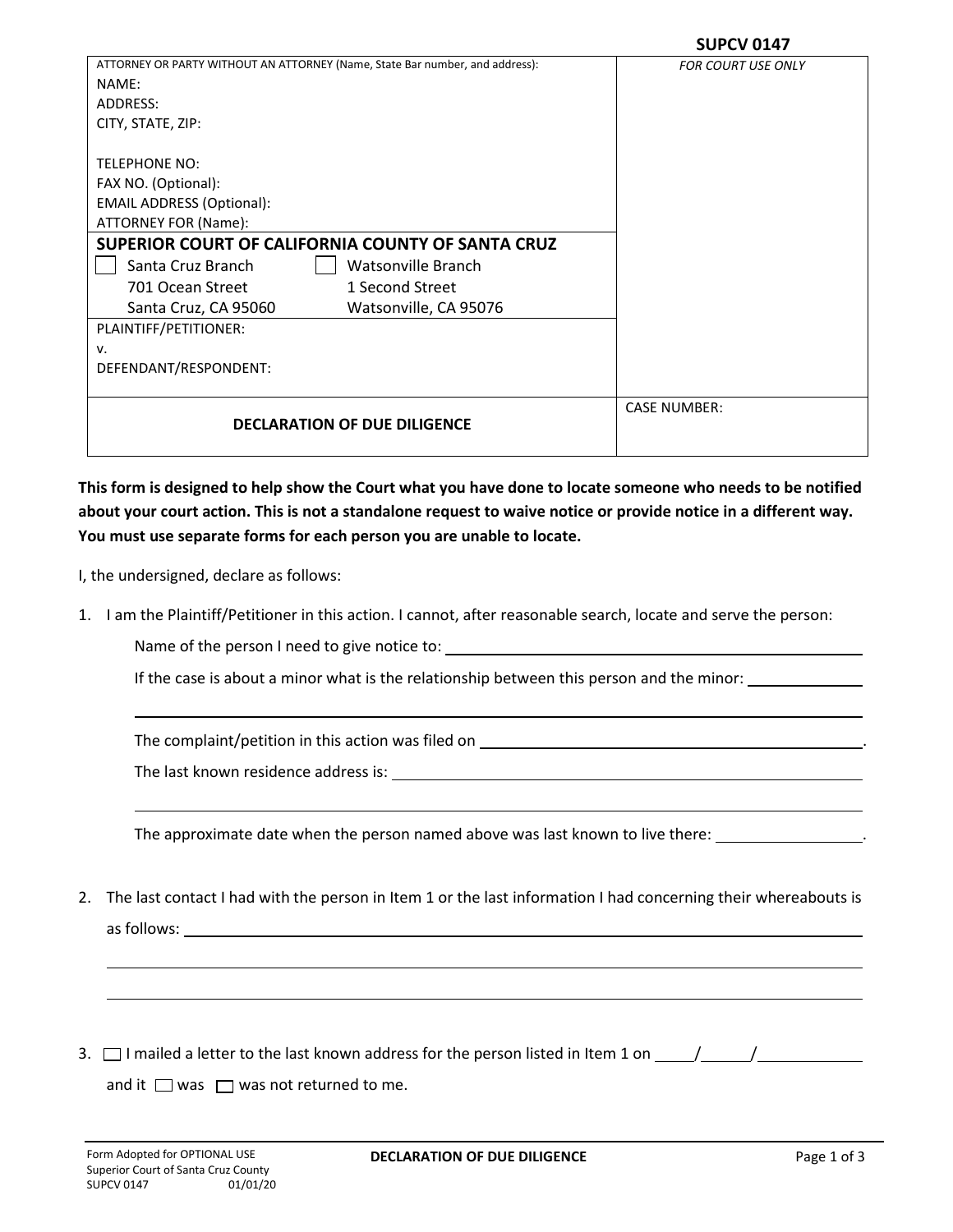| <b>PLAINTIFF:</b><br>DEFENDANT:                                                                                        |                                         | <b>CASE NUMBER:</b> |  |
|------------------------------------------------------------------------------------------------------------------------|-----------------------------------------|---------------------|--|
| 4. I looked in print or online telephone directories and called directory assistance in the following city(ies):       |                                         |                     |  |
|                                                                                                                        | to try and locate the person in Item 1. |                     |  |
|                                                                                                                        |                                         |                     |  |
|                                                                                                                        |                                         |                     |  |
| 5. I checked with relatives, friends, acquaintances, and employers to locate the person in Item 1. I contacted:        |                                         |                     |  |
|                                                                                                                        |                                         |                     |  |
|                                                                                                                        |                                         |                     |  |
|                                                                                                                        |                                         |                     |  |
|                                                                                                                        |                                         |                     |  |
|                                                                                                                        |                                         |                     |  |
|                                                                                                                        |                                         |                     |  |
|                                                                                                                        |                                         |                     |  |
| $\Box$ Continued on attachment 5.                                                                                      |                                         |                     |  |
|                                                                                                                        |                                         |                     |  |
|                                                                                                                        |                                         |                     |  |
| $\Box$ I searched the real and personal property indexes in the recorder's and assessor's offices for the county<br>6. |                                         |                     |  |
|                                                                                                                        |                                         |                     |  |
|                                                                                                                        |                                         |                     |  |
| 7. $\Box$ I searched the Internet, including Social Media sites, to locate the person in Item 1 on $\Box/\Box$         |                                         |                     |  |
|                                                                                                                        |                                         |                     |  |
|                                                                                                                        |                                         |                     |  |
| Continued on attachment 7.                                                                                             |                                         |                     |  |
|                                                                                                                        |                                         |                     |  |